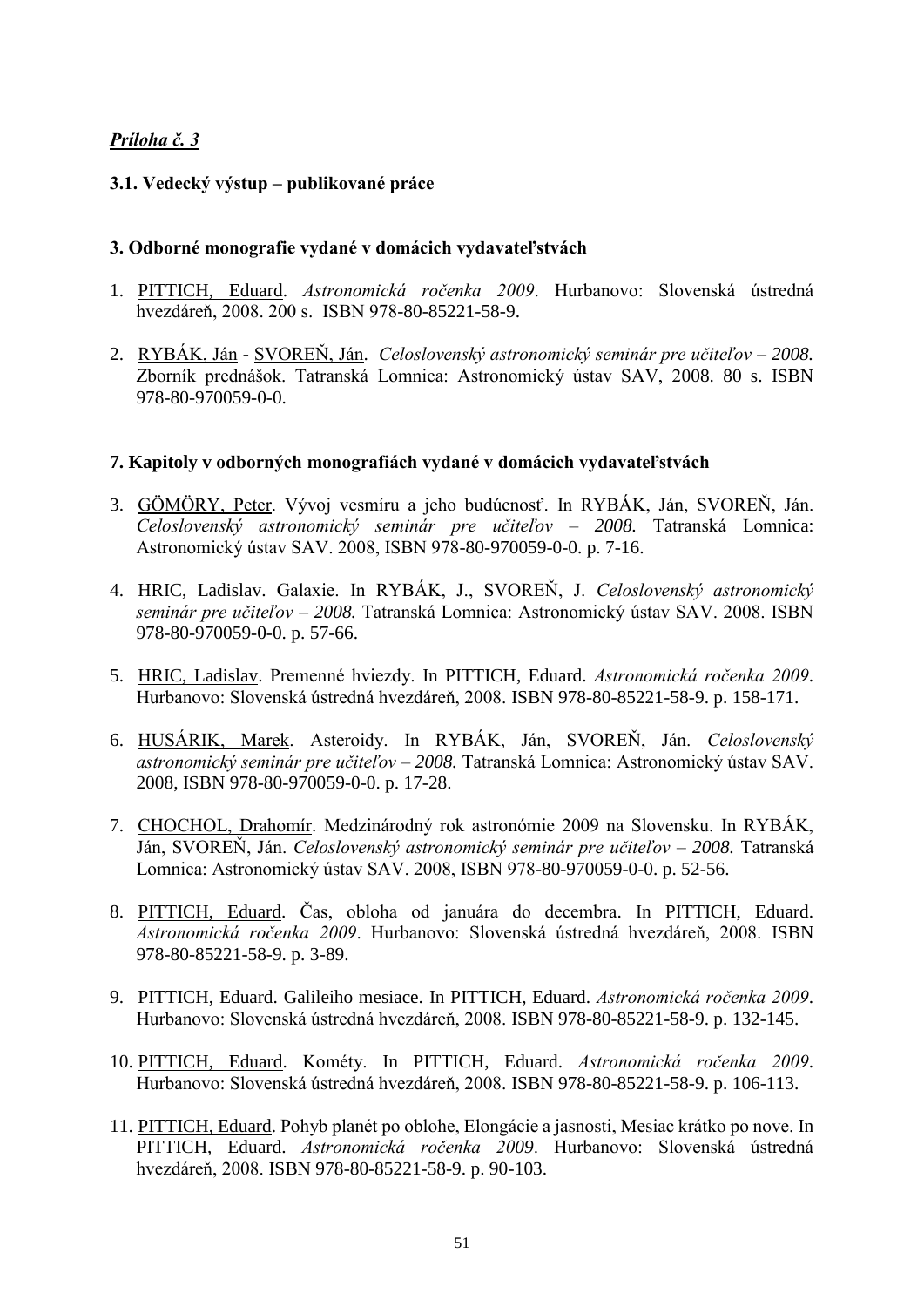- 12. PORUBČAN, Vladimír. Meteorické roje. In PITTICH, Eduard. *Astronomická ročenka 2009*. Hurbanovo: Slovenská ústredná hvezdáreņ, 2008. ISBN 978-80-85221-58-9. p. 104-105.
- 13. RUŠIN, Vojtech. Slnečná koróna a zatmenia Slnka. In RYBÁK, Ján, SVOREŇ, Ján. *Celoslovenský astronomický seminár pre učiteľov – 2008.* Tatranská Lomnica: Astronomický ústav SAV. 2008, ISBN 978-80-970059-0-0. p. 67-77.
- 14. SVOREŇ, Ján. Joviálne planéty Slnečnej sústavy. In RYBÁK, Ján, SVOREŇ, Ján. *Celoslovenský astronomický seminár pre učiteľov – 2008.* Tatranská Lomnica: Astronomický ústav SAV. 2008, ISBN 978-80-970059-0-0. p. 29-42.
- 15. SVOREŅ, Ján. Planétky satelity asteroidov. In PITTICH, Eduard. *Astronomická ročenka 2009*. Hurbanovo: Slovenská ústredná hvezdáreņ, 2008. ISBN 978-80-85221-58-9. p. 114-131.

## **9. Vedecké práce v časopisoch evidovaných**

### **a/ v Current Contents**

- 16. BADALYAN, Olga G. OBRIDKO, Vladimir N. SÝKORA, Július. Quasi-biennial oscillations in the North-South asymmetry of solar activity In *Solar Physics*. ISSN: 0038-0938, 2008, vol. 247, p. 379-397. (2.479 - IF2007).
- 17. BALTHASAR, Horst GÖMÖRY, Peter. The three-dimensional structure of sunspots. I. The height dependence of the magnetic field. In *Astronomy and Astrophysics*. ISSN 0004-6361, 2008, vol. 488, p. 1085-1092. (4.259 - IF2007).
- 18. BURROWS, Adam BUDAJ, Ján HUBENY, Ivan. Theoretical spectra and light curves of close-in extrasolar giant planets and comparison with data. In *The Astrophysical Journal*. ISSN 0004-637X, 2008, vol. 678, p. 1436-1457. (6.405 - IF2007).
- 19. DYBCZYŃSKI, Piotr A. LETO, Giuseppe JAKUBÍK, Marián PAULECH, Tomáš NESLUŠAN, Luboš. The simulation of the outer Oort cloud formation: The first giga-year of the evolution. In *Astronomy and Astrophysics*. ISSN 0004-6361, 2008, vol. 487, p. 345-355. (4.259 - IF2007).
- 20. GONZÁLES-RIESTRA, Rosario VIOTTI, Roberto, F. IIJIMA, Takashi ROSSI, Corinne - MONTAGNI, Franco - BERNABEI, Stefano - FRASCA, Antonio - SKOPAL, Augustin. AG Draconis observed with XMM-Newton. In *Astronomy and Astrophysics*. ISSN 0004-6361, 2008, vol. 481, p. 725-734. (4.259 - IF2007).
- 21. GRININ, Vladimir P. BARSUNOVA, Olga Yu. SHUGAROV, Sergey Yu. KROLL, Peter - SERGEEV, Sergey G. Large-scale photometric activity of UX Ori type stars. In *Astrophysics*. ISSN 0571-7256, 2008, vol. 51, p. 1-6. (0.769 - IF2007).
- 22. HAJDUKOVÁ, Mária Jr. Meteors in the IAU meteor data center on hyperbolic orbits. In *Earth, Moon and Planets*. ISSN 0167-9295, 2008, vol. 102, p. 67-71. (0.558 - IF2007).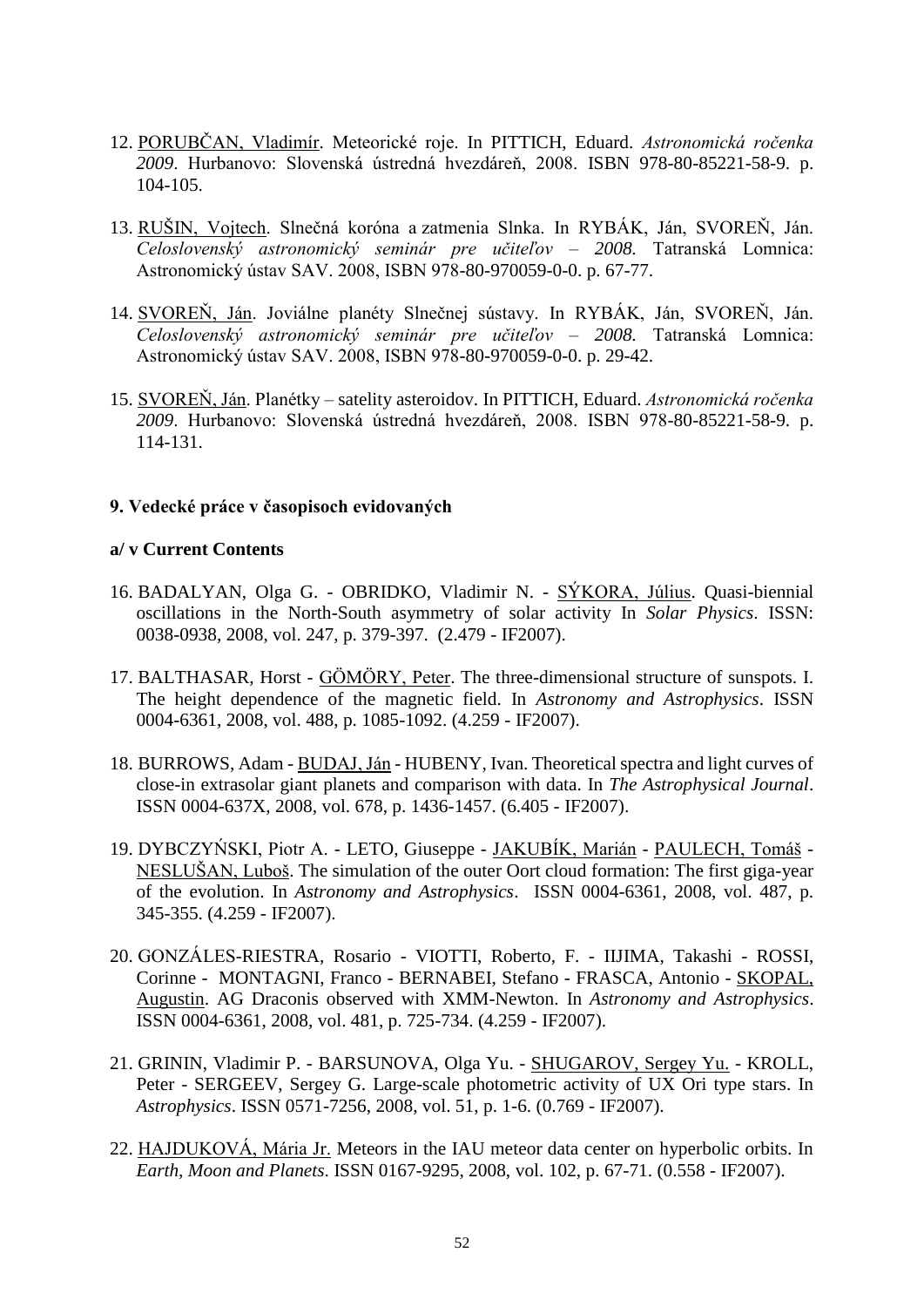- 23. HANSLMEIER, Arnold. KUČERA, Aleš RYBÁK, Ján WÖHL, Hubertus. Observation of turbulence in solar surface convection: I. Line parameter correlations. In *Solar Physics*. ISSN: 0038-0938, 2008, vol. 249, p. 293-306. (2.479 - IF2007).
- 24. HAVLICEK, Hans SANIGA, Metod. Projective ring line of an arbitrary single qudit. In *Journal of Physics A: Mathematical and Theoretical*. ISSN 1751-8113, 2008, vol. 41, art. No. 015302, 12 pp. (1.680 - IF2007).
- 25. KLAČKA, Jozef KOCIFAJ, Miroslav. Times of inspiralling for interplanetary dust grains. In *Monthly Notices of the Royal Astronomical Society*. ISSN 0035-8711, 2008, vol. 390, p. 1491-1495. (5.249 - IF2007).
- 26. KOCIFAJ, Miroslav. Light pollution simulations for planar ground-based light sources. In *Applied Optics*. ISSN 1352-2310, 2008, vol. 47, no. 6, p. 792-798. (1.701 - IF2007).
- 27. KOCIFAJ, Miroslav KLAČKA, Jozef. Dynamics of dust grains with a vaporable icy mantle. In *Monthly Notices of the Royal Astronomical Society*. ISSN 0035-8711, 2008, vol. 391, p. 1771-1777. (5.249 - IF2007).
- 28. KOCIFAJ, Miroslav KLAČKA, Jozef. Nonspherical dust grains in mean-motion orbital resonances. In *Astronomy and Astrophysics*. ISSN 0004-6361, 2008, vol. 483, p. 311-315. (4.259 - IF2007).
- 29. KOCIFAJ, Miroslav KLAČKA, Jozef POSCH, Thomas. On the uncertainty of the transmission function of the optically thick AGB dust shells. In *Astrophysics and Space Science*. ISSN 000-640X, 2008, vol. 317, p. 31-38. (0.834 - IF2007).
- 30. KOCIFAJ, Miroslav KUNDRACÍK, František VIDEEN, Gorden. Optical properties of single mixed-phase aerosol particles. In *Journal of Quantitative Spectroscopy & Radiative Transfer*. ISSN 0022-4073, 2008, vol. 109, p. 2108-2123. (1.972 - IF2007).
- 31. KOCIFAJ, Miroslav VIDEEN, Gorden. Optical behavior of composite carbonaceous aerosols: DDA and EMT approaches. In *Journal of Quantitative Spectroscopy & Radiative Transfer*. ISSN 0022-4073, 2008, vol. 109, p. 1404-1416. (1.972 - IF2007).
- 32. KREINER, Jerzy M. PRIBULLA, Theodor TREMKO, Jozef STACHOWSKI, Greg S. - ZAKRZEWSKI, Bartlomiej. Period analysis of three close binary systems: TW And, TT Her and W UMi. In *Monthly Notices of the Royal Astronomical Society*. ISSN 0035-8711, 2008, vol. 383, p. 1506-1512. (5.249 - IF2007).
- 33. LETO, Giuseppe JAKUBÍK, Marián PAULECH, Tomáš NESLUŠAN, Luboš DYBCZYŃSKI, Piotr A. The structure of the inner Oort cloud from the simulation of its formation for 2 Gyr. In *Monthly Notices of the Royal Astronomical Society*. ISSN 0035-8711, 2008, vol. 391, p. 1350-1358. (5.249 - IF2007).
- 34. LÉVAY, Péter SANIGA, Metod VRANA Péter. Three-qubit operators, the split Cayley hexagon of order two, and black holes. In *Physical Review D*. ISSN 1550-7998, 2008, vol. 78, article 124022, p. 1-16. (4.696 - IF2007).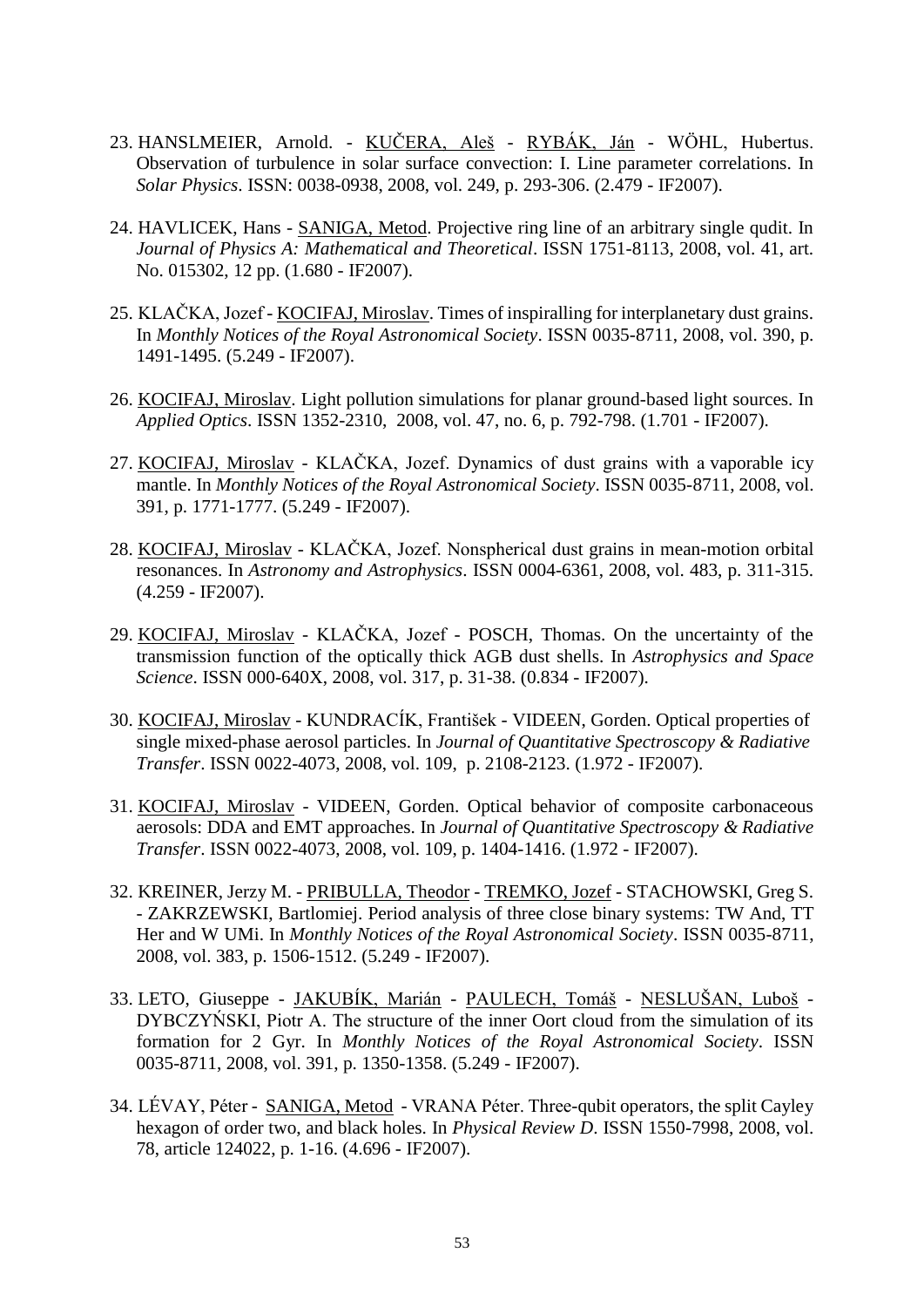- 35. MIKULÁŠEK, Zdeněk KRTIČKA, Jiří HENRY, Gregg W. ZVERKO, Juraj ŽIŽŇOVSKÝ, Jozef - BOHLENDER, David - ROMANYUK, Iosif I. - JANÍK, Jan -BOŽIĆ, Hrvoje - KORČÁKOVÁ, Daniela - ZEJDA, Miloš - ILIEV, Ilian Kh. - ŠKODA, Petr - ŠLECHTA, Miroslav - GRÁF, Tomáš - NETOLICKÝ, Martin - CENIGA, Miloš. The extremely rapid rotational braking of the magnetic helium-strong star HD37776. In *Astronomy and Astrophysics*. ISSN 0004-6361, 2008, vol. 485, p. 585-597. (4.259 - IF2007).
- 36. MINAROVJECH, Milan RUŠIN, Vojtech SANIGA, Metod. 27-day variations of solar indices and cosmic ray neutron monitor intensities. In *Astronomische Nachrichten*. ISSN 0004-6337, 2008, vol. 329, p. 20-25. (1.461 - IF2007).
- 37. MINAROVJECH, Milan RUŠIN, Vojtech SANIGA, Metod. Coronal mass ejections, magnetic fields, and the green corona in cycle 23. In *Solar Physics*, ISSN: 0038-0938, 2008, vol. 248, p. 167-176. (2.479 - IF2007).
- 38. PARIMUCHA, Štefan PRIBULLA, Theodor VAŅKO, Martin DUBOVSKÝ, Pavol HAMBÁLEK, Ľubomír. Photometric analysis of recently discovered eclipsing binary GSC 00008-00901. In *Astrophysics and Space Science*. ISSN 000-640X, 2008, vol. 313, p. 419-423. (0.834 - IF2007).
- 39. PASACHOFF, Jay M. RUŠIN, Vojtech DRUCKMÜLLER, Miloslav DRUCKMÜLLEROVÁ, Hana - BĔLÍK, Marcel - SANIGA, Metod - MINAROVJECH, Milan - MARKOVÁ, Eva - BABCOCK, Bryce A. - SOUZA, Steven P. - LEVITT, Jesse S. Polar plume brightening during the 2006 March 29 total eclipse. In *The Astrophysical Journal*. ISSN 0004-637X, 2008, vol. 682, p. 638-643. (6.405 - IF2007).
- 40. PITTICHOVÁ, Jana WOODWARD, Charles E. KELLEY, Michael S. REACH, William T. Ground-based optical and Spitzer infrared imaging observations of comet 21P/Giacobini-Zinner. In *The Astronomical Journal*. ISSN 0004-6256, 2008, vol. 136, p. 1127-1136. (5.019 - IF2007).
- 41. PLANAT, Michel BABOIN, Anne-Céline SANIGA, Metod. Multi-line geometry of qubit-qutrit and higher-order Pauli operators. In *International Journal of Theoretical Physics*. ISSN 0020-7748, 2008, vol. 47, p. 1127-1135. (0.489 - IF2007).
- 42. PLANAT, Michel SANIGA, Metod. On the Pauli graphs on N-qudits. In *Quantum Information and Computation*. ISSN 1533-7146, 2008, vol. 8, no. 1-2, p. 0127-0146. (1.988 - IF2007).
- 43. PORUBČAN, Vladimír KORNOŠ, Leoš CEVOLANI, Giordano. The orbit, structure and evolution of the Lyrid meteoroid stream. In *Il Nuovo Cimento*. ISSN 0390-5551, 2007, vol. 30C, no. 4, p. 423-429. (0.347 - IF2007).
- 44. PRAVEC, Petr HARRIS, Alan W. VOKROUHLICKÝ, David WARNER, Brian D. KUŠNIRÁK, Peter - HORNOCH, Kamil - PRAY, Donald P. - HIGGINS, David - OEY, Julian - GALÁD, Adrián - GAJDOŠ, Štefan - KORNOŠ, Leonard - VILÁGI, Jozef - HUSÁRIK, Marek - KRUGLY, Yurij N. - SHEVCHENKO, Valeri - CHIORNY, Vasilij - GAFTONYUK, Ninel - COONEY, Walter R. Jr. - GROSS, John - TERREL, Dirk - STEPHENS, Robert D. - DYVIG, Ron - REDDY, Vishnu - RIES, Judit G. - COLAS,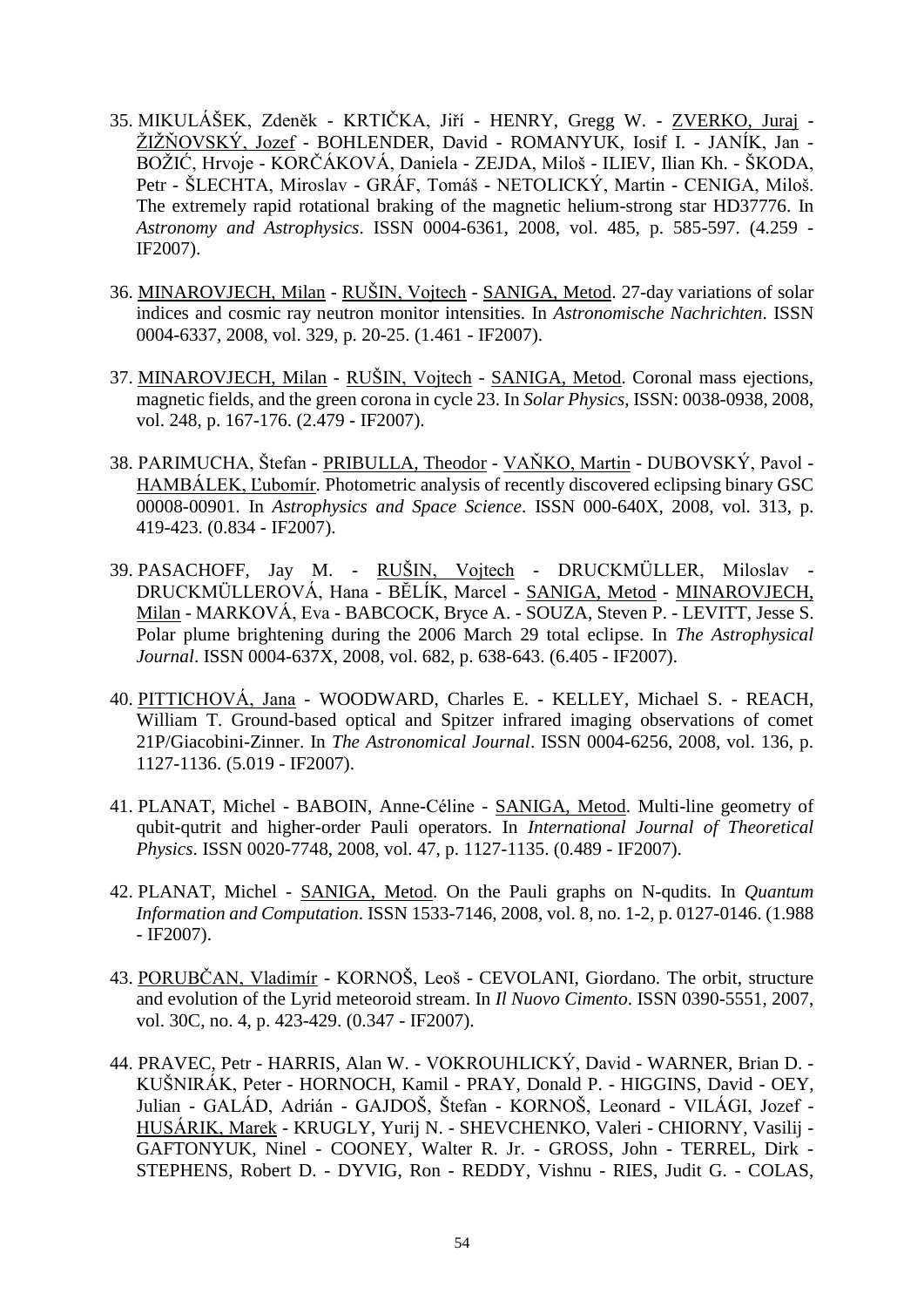Francois - LECACHEUX, Jean - DURKEE, Russ - MASI, Gianluca - KOFF, Robert A. - GONCALVES, Rui. Spin rate distribution of small asteroids. In *Icarus*. ISSN 0019-1035, 2008, vol. 197, p. 497-504. (2.869 - IF2007).

- 45. PRIBULLA, Theodor BALUĎANSKÝ, Daniel DUBOVSKÝ, Pavol KUDZEJ, Igor PARIMUCHA, Štefan - SIWAK, Michal - VAŇKO, Martin. VW LMi: tightest quadruple system known. Light-time effect and possible secular changes of orbits. In *Monthly Notices of the Royal Astronomical Society*. ISSN 0035-8711, 2008, vol. 390, p. 798-806. (5.249 - IF2007).
- 46. PRIBULLA, Theodor RUCINSKI, Slavek M. Radial velocity mapping of Paczyński's star AW UMa: not a contact binary. In *Monthly Notices of the Royal Astronomical Society*. ISSN 0035-8711, 2008, vol. 386, p. 377-389. (5.249 - IF2007).
- 47. PRIBULLA, Theodor RUCINSKI, Slavek MATTHEWS, Jaymie M. KALLINGER, Thomas - KUSCHING, Rainer - ROWE, Jason F. - GUENTHER, David B. - MOFFAT, Anthony F. J. - SASSELOV, Dimitar - WALKER, Gordon A. H. - WEISS, Werner W. MOST satellite photometry of stars in the M67 field: eclipsing binaries, blue stragglers and delta Scuti variables. In *Monthly Notices of the Royal Astronomical Society*. ISSN 0035-8711, 2008, vol. 391, p. 343-353. (5.249 - IF2007).
- 48. RUCINSKI, Slavek M. PRIBULLA, Theodor. The shortest period field contact binary. In *Monthly Notices of the Royal Astronomical Society*. ISSN 0035-8711, 2008, vol. 388, p. 1831-1835. (5.249 - IF2007).
- 49. RUCINSKI, Slavek M. PRIBULLA, Theodor MOCHNACKI, Stefan W. LIOKUMOVICH, Evgenij - WENXIAN, Lu - DEBOND, Heide - DERIDDER, Archie - KARMO, Toomas - ROCK, Matt - THOMSON, Jim R. - OGLOZA, Waldemar - KAMINSKI, Krysztof - LIGEZA, Piotr. Radial velocity studies of close binary stars. XIII. In *The Astronomical Journal*. ISSN 0004-6256, 2008, vol. 136, p. 586-593. (5.019 - IF2007).
- 50. RUŠIN, Vojtech DRUCKMÜLLER, Miloslav MINAROVJECH, Milan SANIGA, Metod. Intricacies of the fine structure of the eclipse corona. In *Astrophysics and Space Science*. ISSN 000-640X, 2008, vol. 313, p. 345-349. (0.834 - IF2007).
- 51. SANIGA, Metod PLANAT, Michel. On the fine structure of the projective line over GF(2) x GF(2) x GF(2). In *Chaos, Solitons and Fractals*. ISSN 0960-0779, 2008, vol. 37, p. 337-345. (3.025 - IF2007).
- 52. SANIGA, Metod PLANAT, Michel. Projective planes over "Galois" double numbers and a geometrical principle of complementarity. In *Chaos, Solitons and Fractals*. ISSN 0960-0779, 2008, vol. 36, p. 374-381. (3.025 - IF2007).
- 53. SANIGA, Metod PLANAT, Michel PRACNA, Petr. Projektivnyje krivyje nad koľtsom, vkljuchajuschije v sebja dva-kubity. In *Teoreticheskaya i Matematicheskaya Fizika*. ISSN 0564-6162, 2008, vol. 155, no. 3, p. 463-473.
	- SANIGA, Metod PLANAT, Michel PRACNA, Petr. Projective ring line encompassing two-qubits In *Theoretical and Mathematical Physics*. ISSN 0040-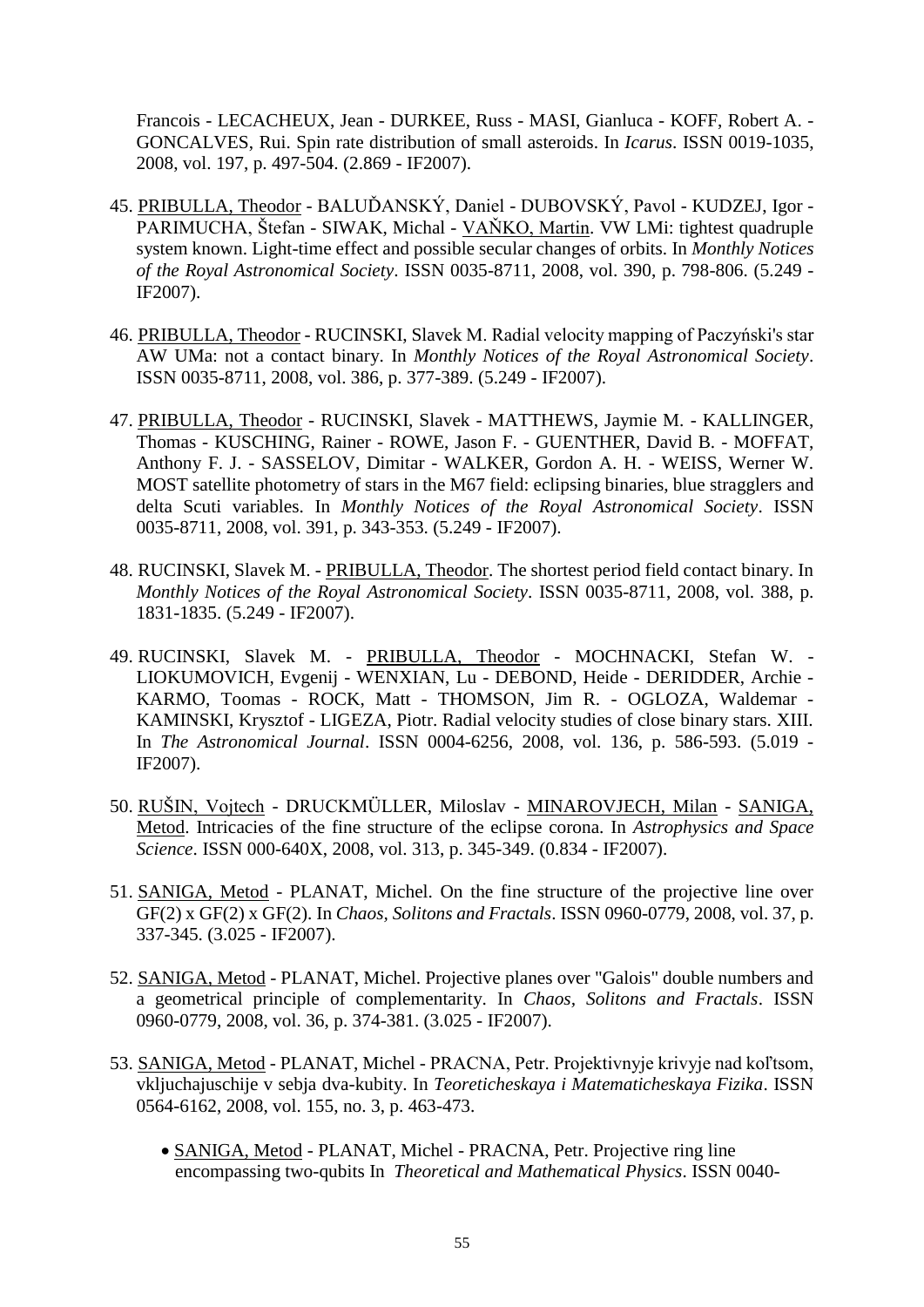5779, 2008, vol. 155, p. 905-913. (0.622 - IF2007).

- 54. SVOREŅ, Ján PORUBČAN, Vladimír NESLUŠAN, Luboš. Current status of the photographic meteoroid orbits database and a call for contributions to a new version. In *Earth, Moon and Planets*. ISSN 0167-9295, 2008, vol. 102, p. 11-14. (0.558 - IF2007).
- 55. SVOREŇ, Ján SPURNÝ, Pavel PORUBČAN, Vladimír KAŇUCHOVÁ, Zuzana. A new bolide station at the High Tatra mountains. In *Earth, Moon and Planets*. ISSN 0167-9295, 2008, vol. 102, p. 253-256. (0.558 - IF2007).
- 56. TEMMER, Manuela VERONIG, Astrid M. VRŠNAK, Bojan RYBÁK, Ján GÖMÖRY, Peter - STOISER, Sigrid - MARIČIĆ, Darije. Acceleration in fast halo CMEs and synchronized flare HXR bursts. In *The Astrophysical Journal*. ISSN 0004-637X, 2008, vol. 673, p. L95-L98. (6.405 - IF2007).
- 57. TÓTH, Juraj KORNOŠ, Leonard GAJDOŠ, Štefan KALMANČOK, Dušan ZIGO, Pavol - VILÁGI, Jozef - HAJDUKOVÁ, Mária Jr. TV meteor observations from Modra. In *Earth, Moon and Planets*. ISSN 0167-9295, 2008, vol. 102, p. 257-261. (0.558 - IF2007).

## **b/ v iných medzinárodných databázach b1/ vo Web of Science aj v SCOPUSE**

- 58. BADALYAN, Olga G. SÝKORA, Július. Solar corona during the 1994 and 1999 eclipses. In *Contributions of the Astronomical Observatory Skalnaté Pleso*. ISSN 1335-1842, 2008, vol. 38, p. 519-537.
- 59. HUSÁRIK, Marek KUŠNIRÁK, Peter. Relative photometry of numbered asteroids (1314), (2257), (3541), (4080), (4155), (12081) and (15415). In *Contributions of the Astronomical Observatory Skalnaté Pleso*. ISSN 1335-1842, 2008, vol. 38, p. 47-60.
- 60. ILIEV, IIlian Kh. BUDAJ, Ján. Am stars in binary systems. In *Contributions of the Astronomical Observatory Skalnaté Pleso*. ISSN 1335-1842, 2008, vol. 38, p. 129-134.
- 61. JAKUBÍK, Marián NESLUŠAN, Luboš. The Dynamics of the Oort cloud during a passage through a spherical giant interstellar cloud with the Gaussian-density profile. In *Contributions of the Astronomical Observatory Skalnaté Pleso*. ISSN 1335-1842, 2008, vol. 38, p. 33-46.
- 62. KAŅUCHOVÁ, Zuzana SVOREŅ, Ján. Looking for the Geminids structure in the range of photographic meteors. In *Contributions of the Astronomical Observatory Skalnaté Pleso*. ISSN 1335-1842, 2008, vol. 38, p. 501-518.
- 63. KOCIFAJ, Miroslav. Optical behavior of cosmic dust particles with volatile icy coating. In *Contributions of the Astronomical Observatory Skalnaté Pleso*. ISSN 1335-1842, 2008, vol. 38, p. 479-500.
- 64. KOMŽÍK, Richard CHOCHOL, Drahomír GRYGAR, Jiří. Asynchronous rotation of the mass gaining component in the Algol-type binary TX UMa. In *Contributions of the Astronomical Observatory Skalnaté Pleso*. ISSN 1335-1842, 2008, vol. 38, p. 538-544.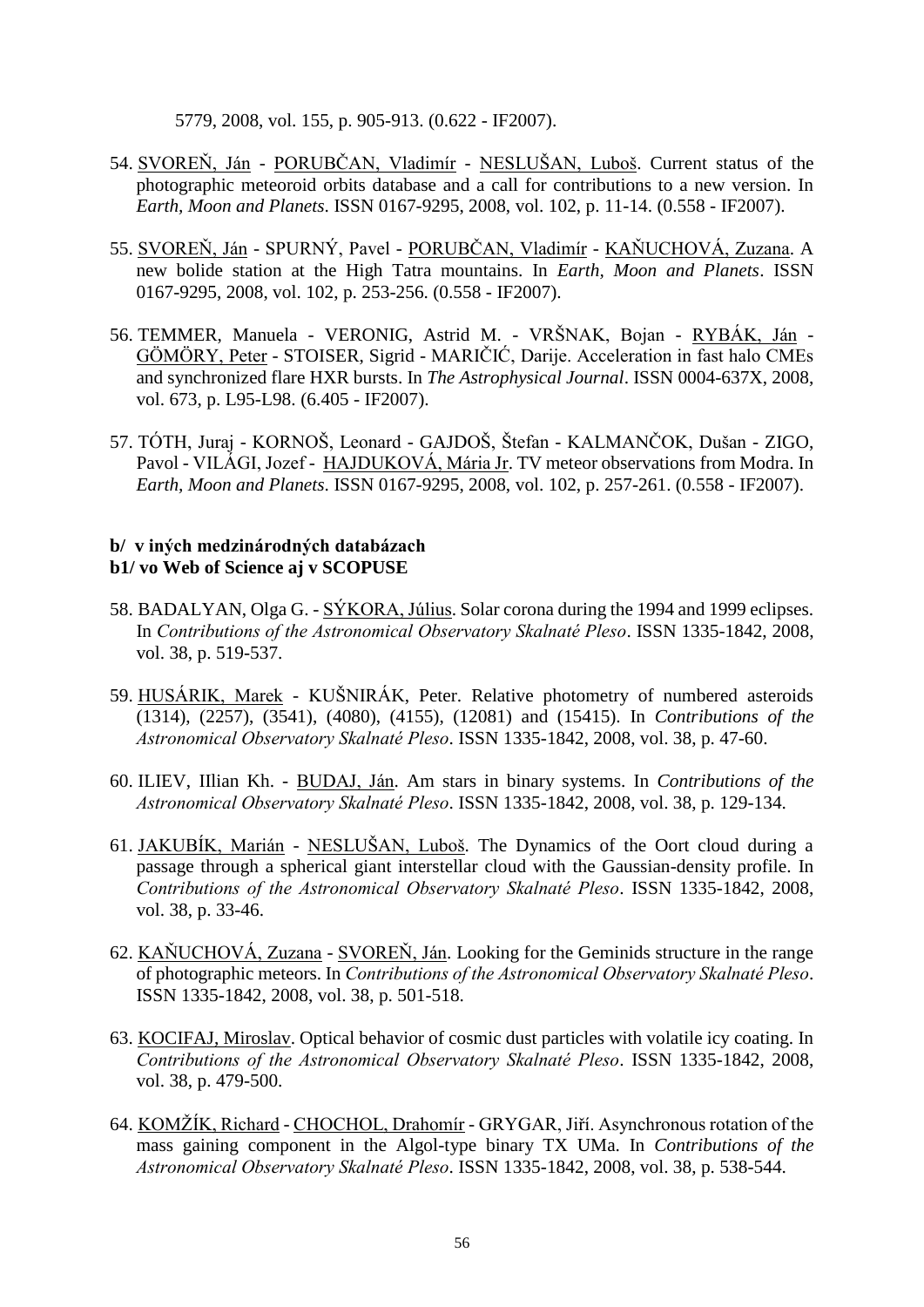- 65. KRTIČKA, Jiří MIKULÁŠEK, Zdeněk ZVERKO, Juraj ŽIŽŇOVSKÝ, Jozef ZVĚŘINA, Pavel. Rotationally-modulated photometric variations of magnetic CP stars theoretical aspects. In *Contributions of the Astronomical Observatory Skalnaté Pleso*. ISSN 1335-1842, 2008, vol. 38, p. 369-374.
- 66. MIKULÁŠEK, Zdeněk KRTIČKA, Jiří ZVERKO, Juraj HENRY, Gregg W. JANÍK, Jan - ROMANYUK, Iosif I. - ŽIŽŇOVSKÝ, Jozef - BOŽIĆ, Hrvoje - ZEJDA, Miloš -GRÁF, Tomáš - NETOLICKÝ, Martin. The record-breaking rotational deceleration of the He strong CP star HD 37776 (V901 Ori). In *Contributions of the Astronomical Observatory Skalnaté Pleso*. ISSN 1335-1842, 2008, vol. 38, p. 429-430.
- 67. MIKULÁŠEK, Zdeněk GRÁF, Tomáš KRTIČKA, Jiří ZVERKO, Juraj ŢIŢŅOVSKÝ, Jozef. mCP stars with photometrically simple behaviour. In *Contributions of the Astronomical Observatory Skalnaté Pleso*. ISSN 1335-1842, 2008, vol. 38, p. 363-368.
- 68. MINAROVJECH, Milan. Latitude-time distribution of the solar magnetic fields from 1975 to 2006. In *Contributions of the Astronomical Observatory Skalnaté Pleso*. ISSN 1335-1842, 2008, vol. 38, p.5-11.
- 69. STATEVA, Ivanka BELCHEVA, Maria ILIEV, Ilian Kh. BUDAJ, Ján BARZOVA, Ina S. Chemical abundances study of three Am stars HD 155375, HD 159560 and HD 196544. In *Contributions of the Astronomical Observatory Skalnaté Pleso*. ISSN 1335-1842, 2008, vol. 38, p. 455-456.
- 70. ZVERKO, Juraj ŽIŽŇOVSKÝ, Jozef MIKULÁŠEK, Zdeněk ILIEV, Ilian Kh. 53 Aurigae revisited: a B9 Mn + FO m composite spectrum. In *Contributions of the Astronomical Observatory Skalnaté Pleso*. ISSN 1335-1842, 2008, vol. 38, p. 467-468.

# **b2/ v SCOPUSe aj v NASA ADS**

- 71. CEVOLANI, Giordano PUPILLO, Giuseppe BORTOLOTTI, Giuseppe GRASSI, Giorgo - MONTEBUGNOLI, Stelio - PORUBČAN, Vladimír - TRIVELLONE, Giuliano. Atmospheric speeds of meteoroids and space debris by using a forward scatter bistatic radar. In *Memoires della Societa Astronomica Italiana*. ISSN 0037-8720, 2008, vol. 12, p. 39-43.
- 72. PRIBULLA, Theodor RUCINSKI, Slavek M. Multiplicity of Contact Binary Stars. In *Multiple Stars Across the H-R Diagram*. ESO Astrophysics Symposia, Springer-Verlag, Berlin, ISBN 978-3-540-74744-4, 2008, p. 163-168.
- 73. SHUGAROV, Sergey Yu. VOLKOV, Igor CHOCHOL, Drahomír. Dwarf nova Trianguli 2008 AS a WZ SGE-type object. In *Information Bulletin on Variable Stars*. ISSN 0374-0676, 2008, no. 5862.

### **b3/ v NASA ADS**

 **(Astrophysics Data Service – [http://adsabs.harvard.edu/abstract\\_service.html\)](http://adsabs.harvard.edu/abstract_service.html)**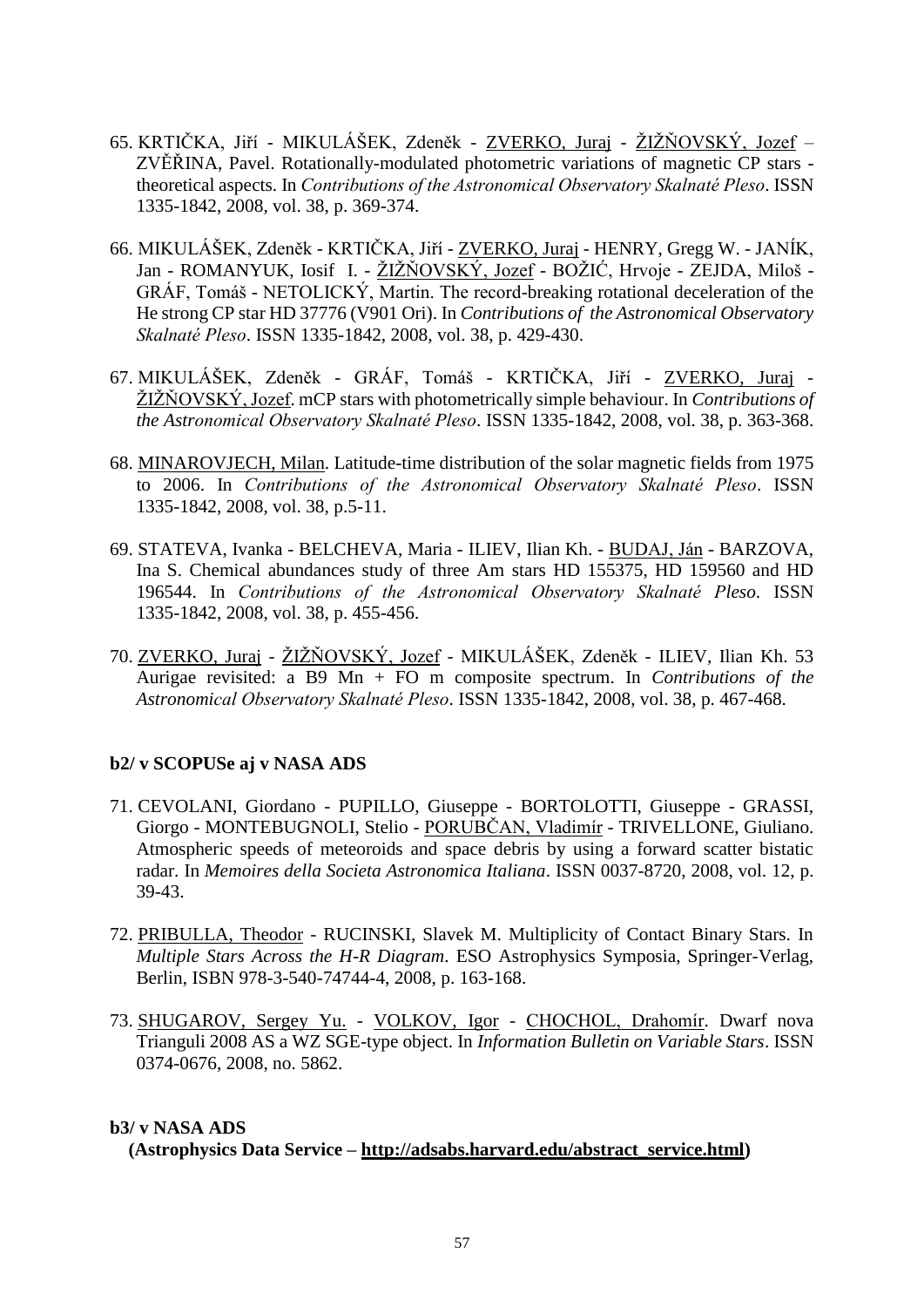- 74. HIGGINS, David PRAVEC, Petr KUŠNIRÁK, Peter HORNOCH, Kamil PRAY, Donald P. - VILÁGI, Jozef - KORNOŠ, Leonard - GAJDOŠ, Štefan - HUSÁRIK, Marek - PIKLER, Michal - ČERVÁK, Gabriel. Asteroid lightcurve analysis of suspected binary asteroids. In *Minor Planet Bulletin*. 2008, vol. 35, p. 173-175.
- 75. HUSÁRIK, Marek PIKLER, Michal TIRPÁK, Mikuláš ČERVÁK, Gabriel KAŅUCHOVÁ, Zuzana. Observations of minor planets. In *Minor Planet Circular*, 2008, no. 61686, 61979, 63123, 63585.
- 76. KUŠNIRÁK, Peter PRAVEC, Petr OEY, Julian STEPHENS, Robert HUSÁRIK, Marek - RIES, Judit. Photometric observations of binary system (5481) Kiuchi. In *Electronic Telegram*. International Astronomical Union - Central bureau for astronomical telegrams, 2008, no. 1339.
- 77. LEITZINGER, Martin ODERT, Petra HANSLMEIER, Arnold KONOVALENKO, Alexander - VAŅKO, Martin - LAMMER, Helmut - KHODACHENKO, Maxim - RUCKER, Helmut. Radio decameter observations of AD Leonis. In *Central European Astrophysical Bulletin*. ISSN 1845-8319, 2008, vol. 32, p. 157-163.
- 78. ODERT, Petra LEITZINGER, Martin HANSLMEIER, Arnold LAMMER, Helmut KHODACHENKO, Maxim - RIBAS, Ignasi - VAŅKO, Martin - KONOVALENKO, Alexander - RUCKER, Helmut. Habitability of M-type stars - a catalogue of nearby M dwarfs. In *Central European Astrophysical Bulletin*. ISSN 1845-8319, 2008, vol. 32, p. 149-156.
- 79. PIKLER, Michal HUSÁRIK, Marek KAŅUCHOVÁ, Zuzana. Observations of Comets C/2008 G1 (Gibbs), C/2008 J1 (Boattini), C/2008 J5 (Garradd), C/2008 J6 (Hill), P/2008 J2 (Beshore),  $C/2008$  R3 (LINEAR),  $P/1892$  T1 = 2008 T3 (Barnard-Boattini) and 199P/Shoemaker 4. In *Minor Planet Electronic Circulars.* ISSN 1523-6714, 2008, no. K35, K37, K38, K40, L25, P23, U21 a U25.
- 80. PIKLER, Michal HUSÁRIK, Marek TIRPÁK, Mikuláš KRIŠANDOVÁ, Zuzana. Observations of Comets C/2008 G1 (Gibbs), C/2008 J1 (Boattini), C/2008 G2 (Shoemaker), P/2008 J2 (Beshore), C/2008 R3 (LINEAR), P/2008 T1 ( Boattini), C/2008 T2 (Cardinal), P/2008 T3 (Boattini) a 29P/Schwassmann-Wachmann 1. In *Minor Planet Electronic Circulars.* ISSN 1523-6714, 2008, no. J25, J27, L37, L38, U55, U57.
- 81. PRAY, Donald P. GALÁD, Adrián HUSÁRIK, Marek OEY, Julian. Lightcurve analysis of fourteen asteroids. In *Minor Planet Bulletin*, 2008, vol. 35, p. 34-36.
- 82. PRAY, Donald PRAVEC, Petr KUŠNIRÁK, Peter HORNOCH, Kamil HUSÁRIK, Marek - PIKLER, Michal - ČERVÁK, Gabriel - GAJDOŠ, Štefan - COLAS, Francois - LECACHEUX, Jean. Photometric observations of binary system (7225) Huntress. In *Electronic Telegram*. International Astronomical Union - Central bureau for astronomical telegrams, 2008, no. 1233.
- 83. SHUGAROV, Sergey Yu. VOLKOV, Igor. Photometry of cataclysmic variable V466 Andromedae. In *International Astronomical Union Circular*. ISSN 0081-0304, 2008, no. 8973.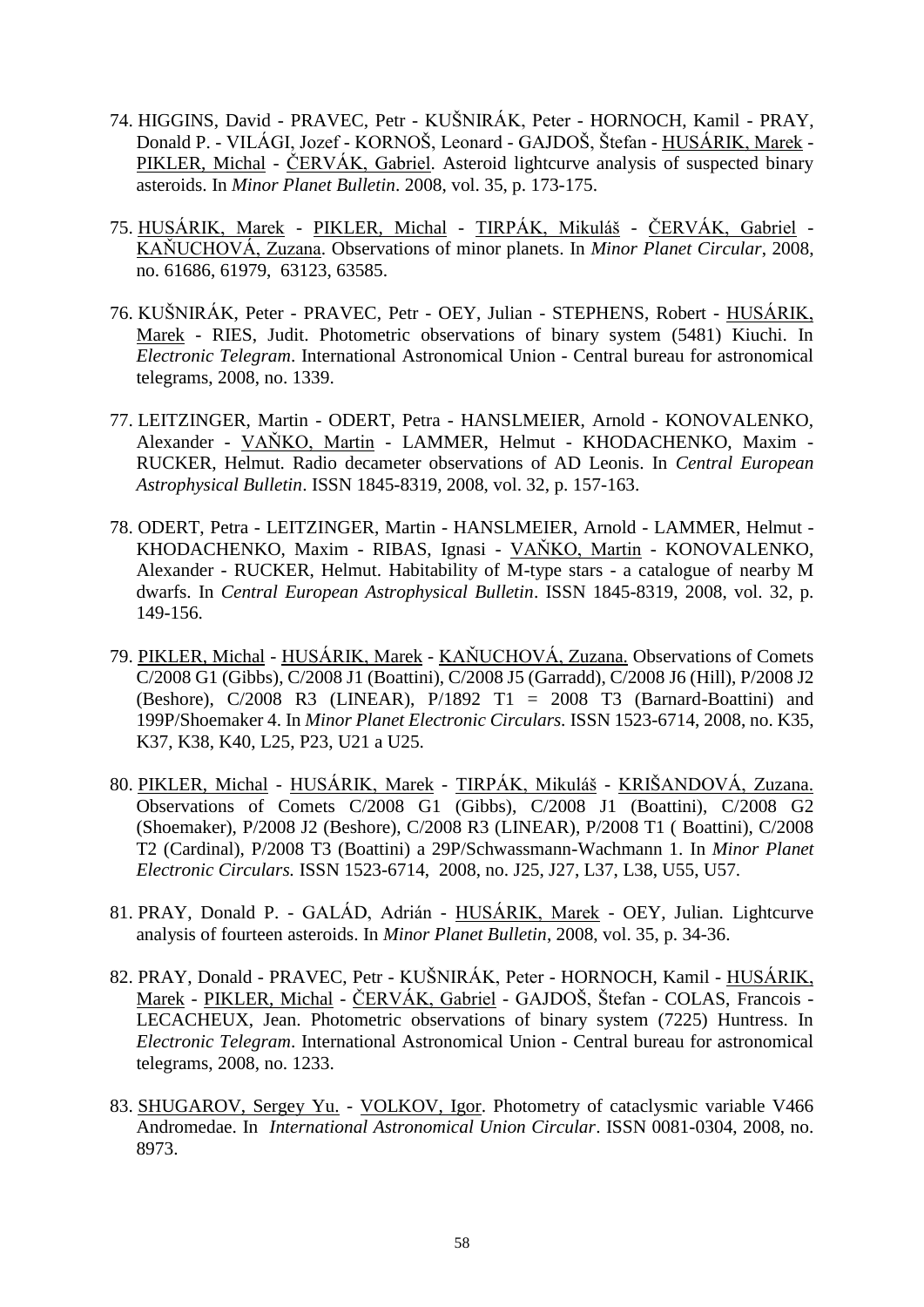- 84. SKOPAL, Augustin. On the light curves of symbiotic stars. In *Open European Journal on Variable Stars*. ISSN 1801-5964, 2008, vol. 95, p. 59-66.
- 85. SKOPAL, Augustin. The light curves of classical symbiotic stars. In *Journal of the American Association of Variable Star Observers*. ASIN B0012JQZ0C, 2006, vol. 35, p. 163-167. (Uvedená práca s rokom publikovania 2006 vyšla v papierovej forme v roku 2008 a nebola uvedená v žiadnej predchádzajúcej výročnej správe AsÚ SAV.)
- 86. TIRPÁK, Mikuláš PIKLER, Michal HUSÁRIK, Marek. Observations of comets. In *Minor Planet Circular*. 2008, no. 62833.
- 87. WARNER, Brian D. HUSÁRIK, Marek PRAVEC, Petr. Lightcurve analysis of (21028) 1989 TO. In *Minor Planet Bulletin*. 2008, vol. 35, p. 75-76.

# **b4/ v MathSciNet/Zentralblatt MATH** *(http://www.ams.org/mathscinet/index.html), (http://www.zblmath.fiz-karlsruhe.de/MATH/home***)**

- 88. SANIGA, Metod HAVLICEK, Hans PLANAT, Michel PRACNA, Petr. Twin "Fano-snowflakes" over the smallest ring of ternions. In *Symmetry, Integrability and Geometry: Methods and Applications*. ISSN 1815-0659, 2008, vol. 4, article 050, p. 1-7.
- 89. SANIGA, Metod PRACNA, Petr. A Jacobson radical decomposition of the Fano-snowflake configuration. In *Symmetry, Integrability and Geometry: Methods and Applications*. ISSN 1815-0659, 2008, vol. 4, article 072 , p. 1-7.

### **10. Vedecké a odborné práce v ostatných časopisoch**

- 90. HUSÁRIK, Marek. Stručný pohľad na databázu modelov asteroidov. Odhad veľkosti asteroidu (1257) Mora. In *Meteorické správy*. 2008, vol. 29, p. 19-29.
- 91. PAJOROVÁ, Eva ASTALOŠ, Ján JAKUBÍK, Marián NESLUŠAN, Luboš. Animácie tvorby a vzhľadu Oortovho oblaku na základe jeho vývoja počas 1 miliardy rokov. In *Meteorické správy*. 2008, vol. 29, p. 11-18.
- 92. PORUBČAN, Vladimír ZIGO, Pavol CEVOLANI, Giordano PUPILLO, Giuseppe. Sporadické meteory a slnečná aktivita. In *Meteorické správy.* 2008, vol. 29, p. 39-43.
- 93. SVOREŇ, Ján HUSÁRIK, Marek AMBRÓZ, Jaroslav. Nový poloautomatický fotometrický ďalekohľad na Skalnatom plese. In *Meteorické správy*. 2008, vol. 29, p. 1-10.
- 94. ZIGO, Pavol PORUBČAN, Vladimír. Geminidy 1996-2007. In *Meteorické správy.* 2008, vol. 29, 30-38.

# **11. Vedecké a odborné práce v zborníkoch (konferenčných aj nekonferenčných, vydaných tlačou aj na CD)**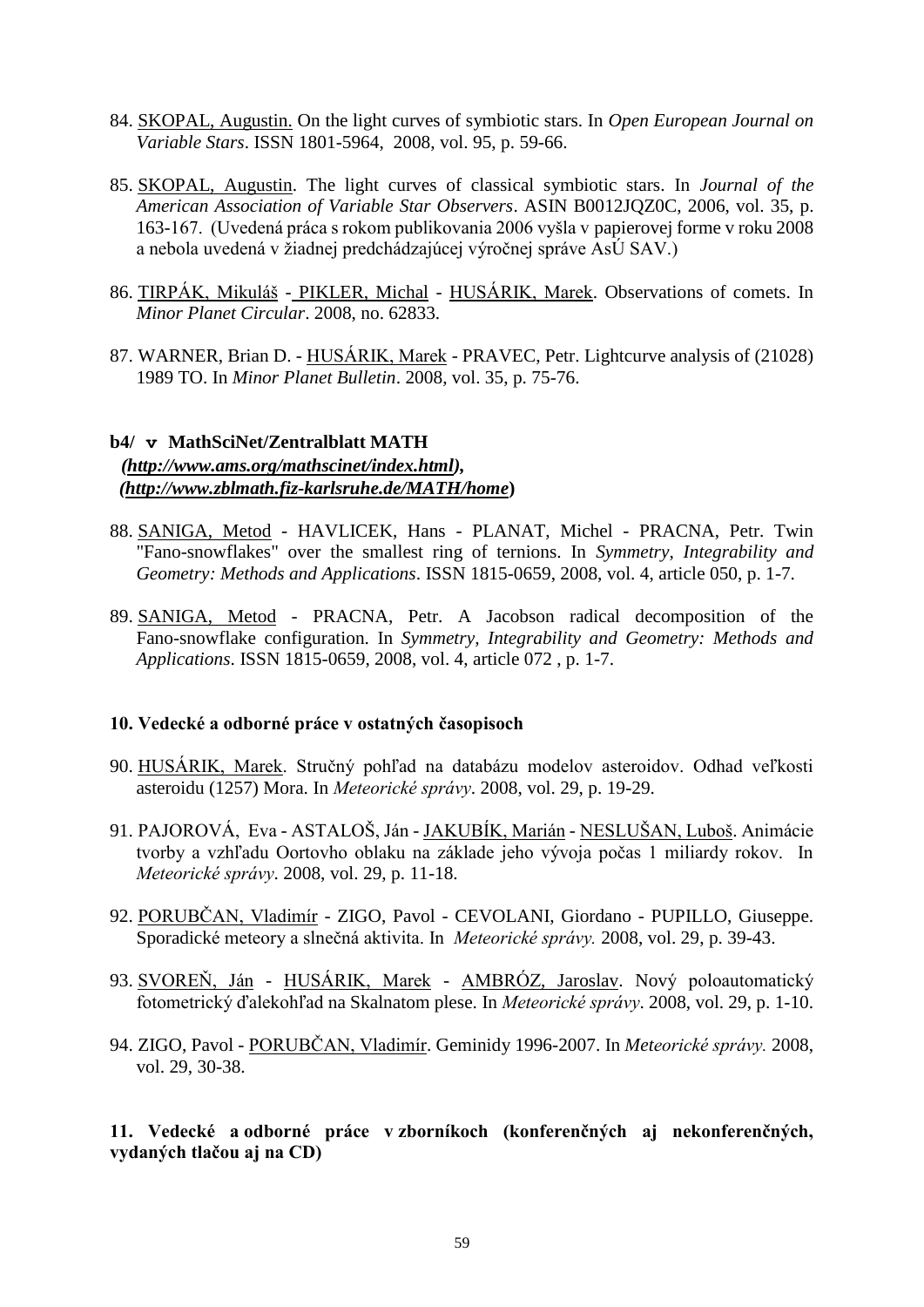### **a/ recenzovaných**

- 95. HLADKÝ, Luděk KOCIFAJ, Miroslav SOKANSKÝ, Karel. Rušivé světlo pozemní komunikace Jižní spojka. In *Kurz osvětlovací techniky XXVI: národní konference s mezinárodní účastí*. - Ostrava: Vysoká škola báņská – Technická univerzita: Česká společnost pro osvětlování, 2008. ISBN 978-80-248-1851-1, s. 64-69.
- 96. KOCIFAJ, Miroslav. Light scattering by small particles astronomical applications. In *Light scattering: Mie and More - Commemorating 100 Years Mie's 1908 Publications*. Edited by G. Metzig. - Karlsruhe, Germany: Forschungszentrum Karlsruhe, 2008, p. 1-4.
- 97. KRTIČKA, Jiří MIKULÁŠEK, Zdeněk ZVERKO, Juraj ŽIŽŇOVSKÝ, Jozef -ZVĚŘINA, Pavel. Advanced test of the model stellar atmospheres. The nature of the light variability of magnetic chemically peculiar stars. In *The Art of Modelling Stars in 21 Century*. Editors LiCai Deng, Kwing-Lam Chan. - Cambridge: Cambridge University Press. ISBN 9780521889834, p. 347-348.

### **b/ nerecenzovaných**

- 98. HAJDUKOVÁ, Mária. The flux of interstellar particles detected in the solar system. In *Organic Matter in Space*. Edited by Sun Kwok, Scott Sandford. - Cambridge: Cambridge University Press, 2008. ISBN 9780521889827, p. 345-346.
- 99. HAJDUKOVÁ, Mária. The occurence of interstellar meteoroids in the vicinity of the Earth. In *Organic Matter in Space*. Edited by Sun Kwok, Scott Sandford. - Cambridge: Cambridge University Press, 2008. ISBN 9780521889827, p. 347-348.
- 100. JAKUBÍK, Marián NESLUŠAN, Luboš DYBCZYŃSKI, Piotr A. LETO, Giuseppe - PAULECH, Tomáš. The formation of the outer comet Oort cloud. Simulating the first giga-year of the evolution. In International Workshop on Grid Computing for Complex Problems. *GCCP 2007 Proceedings: associate action to create national Grid initiative: Making the Grid accessible for electronic science in Slovakia*. Editori Ladislav Hluchý, Jolana Sebestyénová, Peter Kurdel, Miroslav Dobrucký. - Bratislava: Institute of Informatics, Slovak Academy of Sciences, 2008. ISBN 978-80-969202-7-3, p. 17-24.
- 101. KUČERA, Aleš. Vnútorná stavba a dynamika Slnka. In *Zborník referátov z 19. celoštátneho slnečného seminára*. Editor Ivan Dorotovič. - Hurbanovo: Slovenská ústredná hvezdáreņ, 2008. ISBN 978-80-85221-60-2, p. 8-15.
- 102. KUČERA, Aleš GÖMÖRY, Peter. Pozorovanie slnečnej fotosféry a chromosféry prístrojmi SST a DOT s veľkým priestorovým rozlíšením. In *Zborník referátov z 19. celoštátneho slnečného seminára*. Editor Ivan Dorotovič. - Hurbanovo: Slovenská ústredná hvezdáreņ, 2008. ISBN 978-80-85221-60-2, p. 28-32.
- 103. PAJOROVÁ, Eva JAKUBÍK, Marián NESLUŠAN, Luboš SLÍŽIK, Peter -HLUCHÝ, Ladislav. Visualization tool for grid-based applications. In *GCCP 2008 : 4th International Workshop on Grid Computing for Complex Problems*. Editori Ladislav Hluchý, Jolana Sebestyénová, Peter Kurdel, Miroslav Dobrucký. - Bratislava: Ústav informatiky SAV, 2008. ISBN 978-80-969202-9-7, p. 150-157.